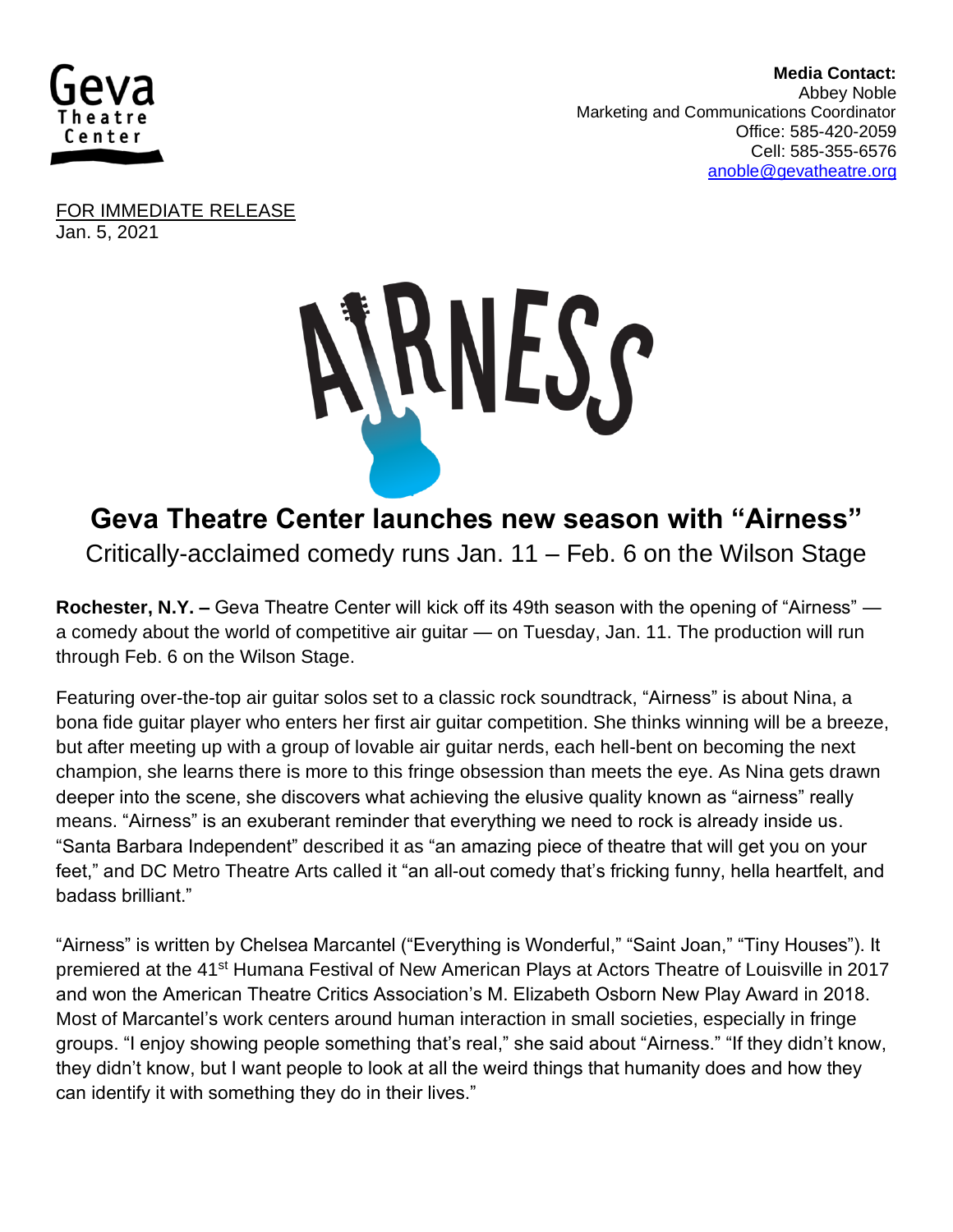Geva's production of "Airness" is directed by the theatre's director of education and artist-inresidence, Skip Greer, who was inspired by the play's theme of conquering self-doubt. "The life of an artist can often be one of learning to grapple with that little pixie of judgment that perches on all of our shoulders. Do you ever hear him sitting over there, dangling his feet and chatting in your ear? He's the one that causes us to doubt, whispers to us that we don't really know what we're doing and shouts that we'll look like a fool for even trying, said Greer. "I jumped at the chance to knock that little pixie off my shoulder, chase him out the front door, and slam it firmly behind him."

The production features Brittany Anikka Liu (Nina), Anna Crivelli (Cannibal Queen), Robert David Grant (Shreddy Eddy), Max Sangerman (Facebender), Rasell Holt (Golden Thunder), and Matt Burns (Announcer). Gabriella Anne Pérez (movement coordinator), Rob Koharchik (scenic designer), María-Cristina Fusté (lighting designer), Casey McNamara (costume designer), Michael A. King (wig designer), Andrew Mark Wilhelm (sound designer), Jenni Werner (dramaturg), Katherine Thesing (production stage manager), Nolan Todd (stage manager), and Shannon Toot (assistant stage manager) complete the creative team.

Tickets for "Airness" are on sale now and can be purchased by calling 585-232-4382, online at [GevaTheatre.org,](https://gevatheatre.org/) or in person at the box office Tuesday through Sunday from noon to 8 p.m. Single tickets and season subscriptions are on sale now.

Geva's 49th Season is sponsored by ESL Federal Credit Union. Dr. Dawn Lipson serves as honorary season producer. Media sponsors for "Airness" are 98.9 The Buzz and "CITY Magazine."

The season continues with "Constellations," opening Feb. 2 on the Fielding Stage. The production is artistic director Mark Cuddy's final directorial project before retiring. His successor will be announced in January.

Geva is taking special care to keep everyone safe, including requiring proof of either COVID vaccination or a negative test for entry, along with masking. Patrons can find the theatre's current indoor safety procedures at [GevaTheatre.org/covid-safety.](https://gevatheatre.org/covid-safety/)

## **About Geva Theatre Center**

**Geva Theatre Center** is a nonprofit, professional theatre company in downtown Rochester, New York, offering world-class productions and extensive additional programming. Founded in 1972, Geva is the most well-attended regional theatre in New York State with one of the 25 largest subscription bases among regional theatres in the country. Geva serves as many as 160,000 patrons annually, including more than 20,000 students.

Geva's 517-seat Wilson Stage and 180-seat Fielding Stage each offer a wide-ranging collection of drama, comedy and musical theatre, from classics to world premieres. The company also offers a broad slate of educational, outreach and literary programming to enrich audiences, students and artists of all ages and disciplines. Since 1995, Geva has been under the artistic direction of Mark Cuddy.